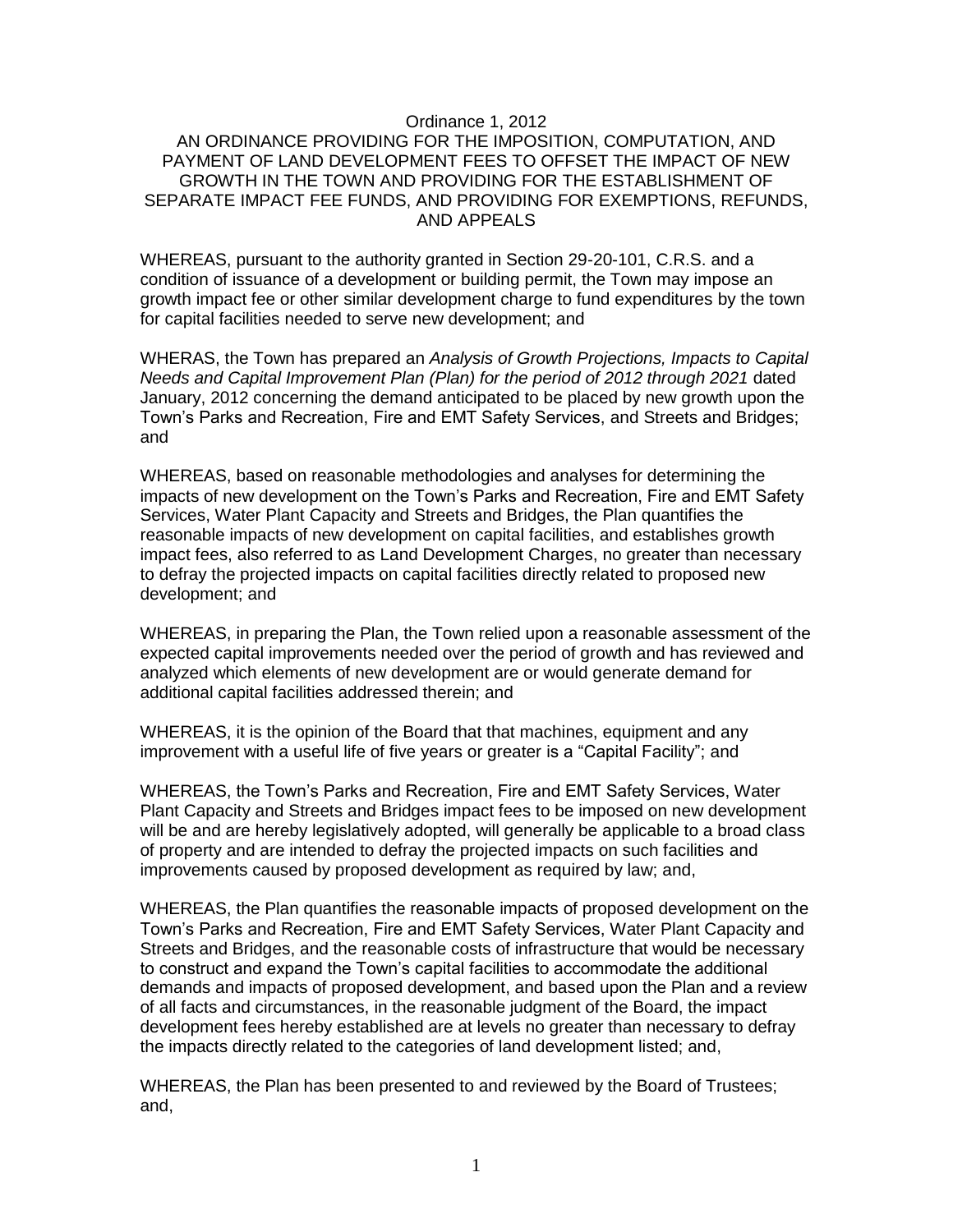WHEREAS, in adopting the Town's Parks and Recreation, Fire and EMT Safety Services, Water plant Capacity and Streets and Bridges, the Board intends and has determined that such fees are designed to and do address capital facilities needs which are brought about by development generally, which facilities are separate and distinct from the impacts by other requirements of the Town's ordinances and in no circumstances do the impact fees set forth herein address the same subjects as other requirements of the Town ordinances for site specific dedications and improvements; and,

WHEREAS, the impact fees hereby adopted do not remedy any deficiency in existing capital facilities without regard to proposed development; and,

WHEREAS, provisions are included herein to ensure that no individual landowner or applicant is required to provide any site specific dedication or improvement to meet the same need for capital facilities for which an impact fee or other similar development fee is charged; and

WHEREAS, provisions are included herein to provide for an offset or a credit against the impact fees payable by a particular applicant where site specific dedication or improvement is required from the same applicant for the same capital need; and

WHEREAS, the impact fees adopted hereby shall be collected and accounted for in accordance with Section 29-1-801 *et seq*., C.R.S., and each and each category of impact fee adopted herein shall be accounted for separately; and

WHEREAS, after due and timely notice, the Town Board of Trustees, on two separate occasions, held a public meeting to discuss, review and hear public comment on the proposed fees, and has recommended adoption of the proposed impact fees; and

WHEREAS, based on testimony at public meeting and in the reasonable judgment of the Board, it finds that: (1) new development upon which the impact fees are charged creates a need for the capital facilities being funded by the fees; (2) new development will benefit from the construction of the facilities and improvements to be funded by the impact fees, and: (3) the amounts of the facilities and improvements to be funded by the impact fees are directly related to that new development; and,

WHEREAS, the impact fees adopted hereby are fair and rational, charge new development according to its impact on the Town's capital facilities, and benefit the developers who pay them in a tangible way.

NOW, THERFORE, BE IT ORDAINED BY THE BOARD OF TRUSTES OF THE TOWN OF JAMESTOWN, COLORADO:

Section 1. Intent: the intent of this ordinance is to comply with the provisions set forth in Section 29-20-101 *et seq*. and to ensure that new development bears a proportionate share of the cost of capital facilities and improvements. It is not the intent of this ordinance that impact or development fees be used to remedy any deficiency in capital facilities or improvements.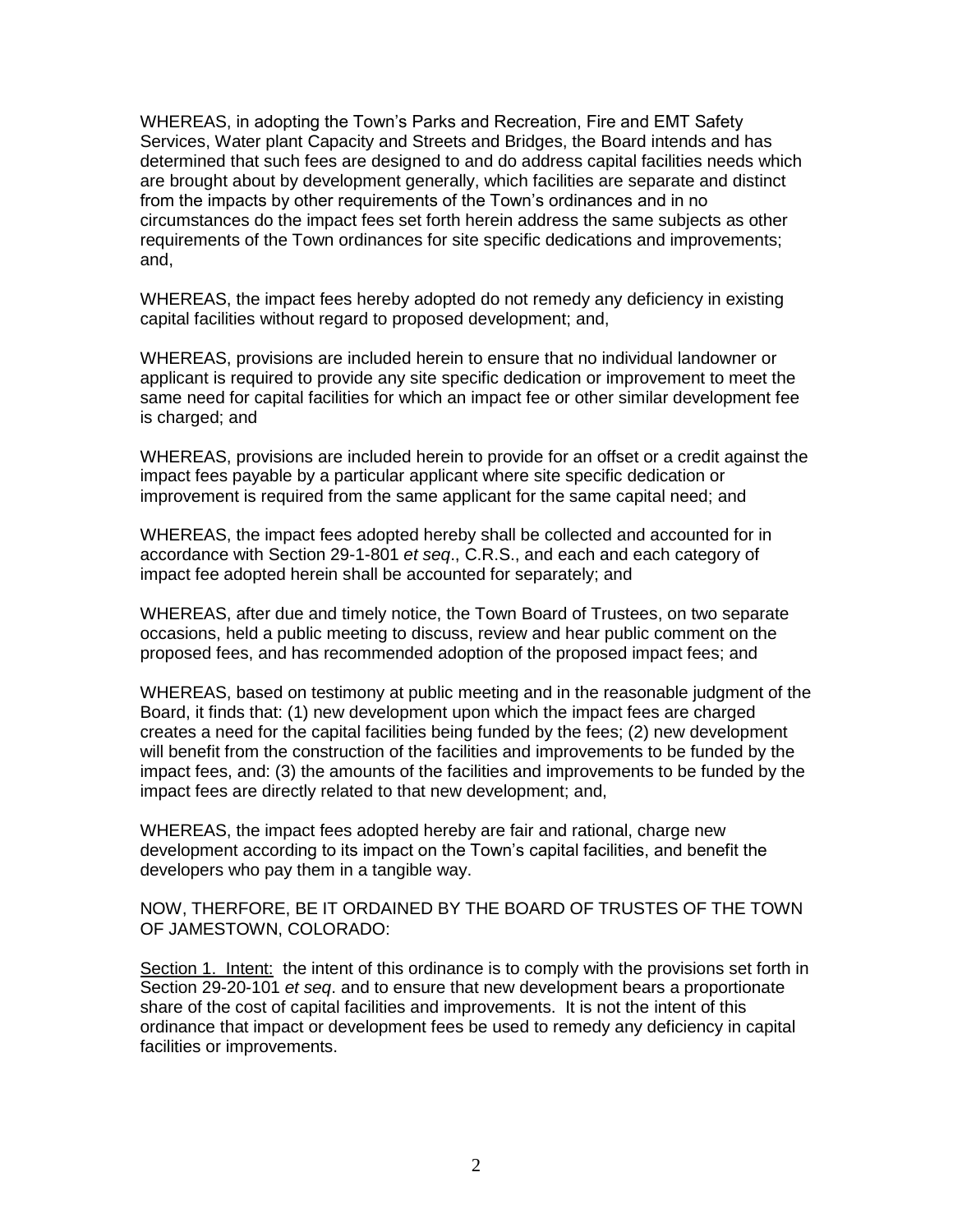### Section 2. Definitions:

**Applicant** means any person or entity who files an application with the Town or with the County in accordance with an effective Intergovernmental Agreement (IGA) for a building permit to construct a non residential or residential land development unit or an addition to an existing land development unit as defined in this section.

**Capital facility** means any improvement or facility that is directly related to any service the Town is authorized to provide, has an estimated useful life of five years or more and is required by ordinance or policy of the Town.

**Complete application** means that an application shall not be considered complete unless and until all the required information and submittal materials, in the amounts and dimensions required by code, have been submitted per the current Intergovernmental Agreement (IGA) with Boulder county, as amended, and/or the Town Clerk has certified the application complete. The decision of the Town Clerk as to the completeness of the application shall be final.

**Impact Fee**: see land development fee.

**Impact Fee Study** means the study: *Analysis of Growth Projections, Impacts to Capital Needs and Capital Improvement Plan (Plan) for the period of 2012 through 2021* dated January 2012 and its appendices.

**Land development** means any construction, reconstruction expansion or conversion of a building, structure or use, or any change in the use of any building or structure that requires a building permit and creates additional demand for public services.

**Land development fee** shall mean the fee assessed to land development, in dollars per square foot for the following impacted services:

- Town's Parks and Recreation land development fee
- Fire and EMT Safety Services land development fee
- Streets and Bridges land development fee
- Water Plant Capacity Improvement land development fee.

For purposes of this ordinance, Impact Fee Study (the plan), and appendices; the terms "land development fee" and 'impact fee" are interchangeable and have the same definition.

**Non-Residential Land Development Unit** shall mean any commercial or industrial building or any size greater than 120 square feet, whose purpose it to house a business or materials or equipment used in a business. Any land development unit not meeting the definition of residential or for which the definition is unsure, shall be deemed non residential.

**Residential Land Development Unit** shall mean any apartment, duplex or housing structure, whether or not free standing, otherwise separate from any other residence, designed for human occupancy.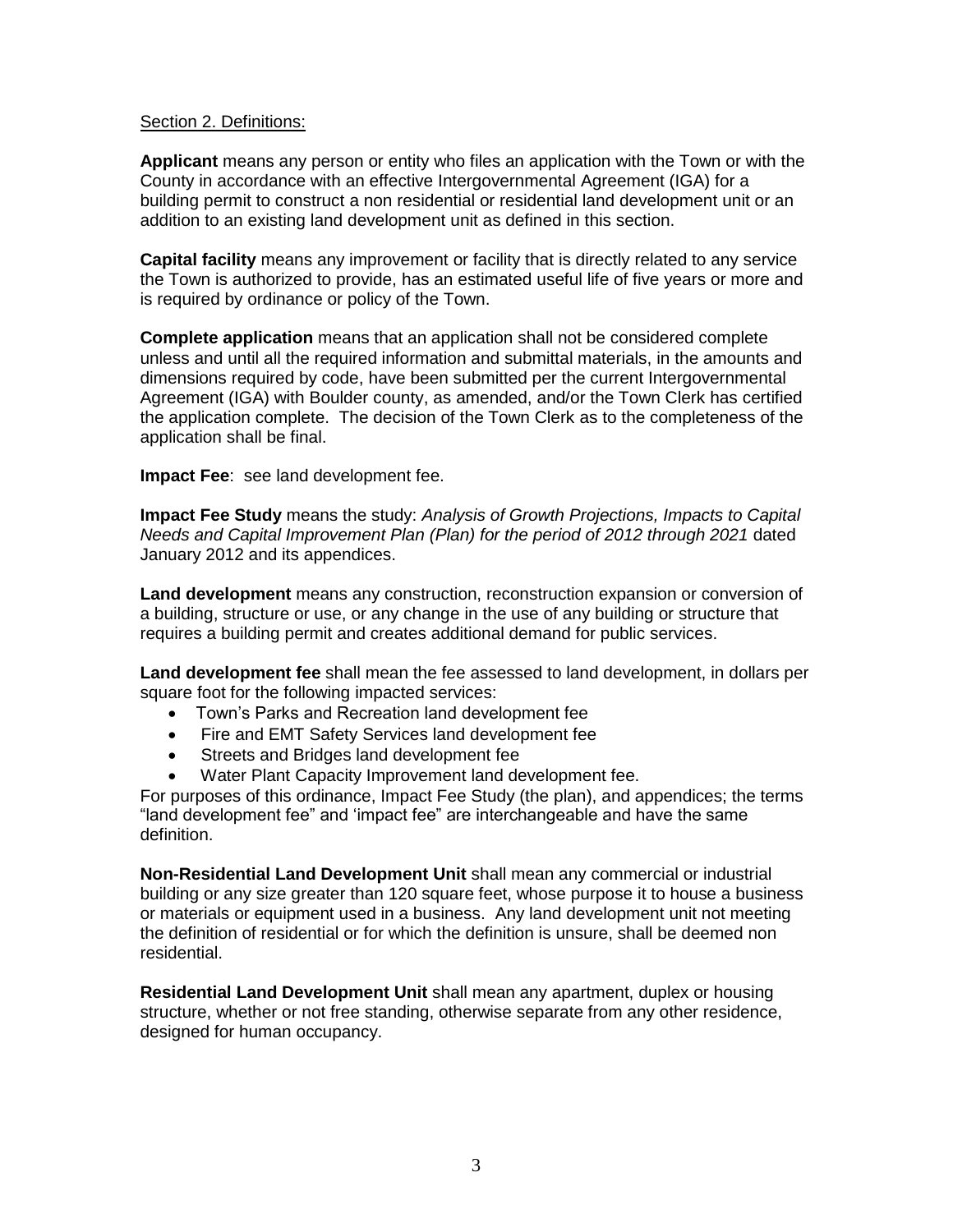Section 3. Imposition and Computation of Land Development Fees: (per Impact Fee Study)

| 1. For Parks and Recreation         |                  | \$ .21 per square foot |
|-------------------------------------|------------------|------------------------|
| 2. For Fire and EMT Safety Services | .54              | "                      |
| 3. For Streets and Bridges          | .29              |                        |
| 4. For Water Plant Capacity         | .12 <sub>1</sub> |                        |
|                                     | \$1.16           |                        |
|                                     |                  |                        |

Fees apply to residential and non residential land development units.

After the effective date of this ordinance, no building permit shall be issued until a complete application has been submitted and the land development fees described above have been paid. The obligation to pay such fees shall run with the land. In the case of the Water Plant Capacity Improvement fee, such application shall be submitted and fee shall be collected when the applicant applied for a Water Tap Permit.

The Town Clerk shall impose the applicable fees prior to the issue of any development or Building Permit(s).

The land development fee shall be in addition to any other fees imposed by Town ordinance or by Boulder County under any effective intergovernmental agreement with the Town.

Section 4. Land Development Fee Funds: There are hereby established the following funds for the purpose of ensuring that land development fees collected pursuant to this ordinance are designated for capital facilities impacted by new growth.

- A Parks and Recreation Land Development Fee Fund: into which shall be deposited all parks and recreation land development fees.
- A Fire and EMT Safety Services Land Development Fee Fund: into which shall be deposited all Safety Services land development fees.
- A Streets and Bridges Land Development Fee Fund: into which shall be deposited all Streets and Bridges land development fees.
- A Water Plant Capacity Improvement Fee Fund: into which shall be deposited all Water plant Capacity Improvement land development fees.

Each fund shall be an interest bearing account and shall be accounted for separately from other town funds. Each fund shall contain only those fees collected in association with that fund plus any interest paid on the deposited funds.

# Section 5. Use of Land Development Fees:

 The monies in the Parks and Recreation Land Development Fee Fund shall be used only: (1) to acquire land for, or to acquire, develop or to construct parks,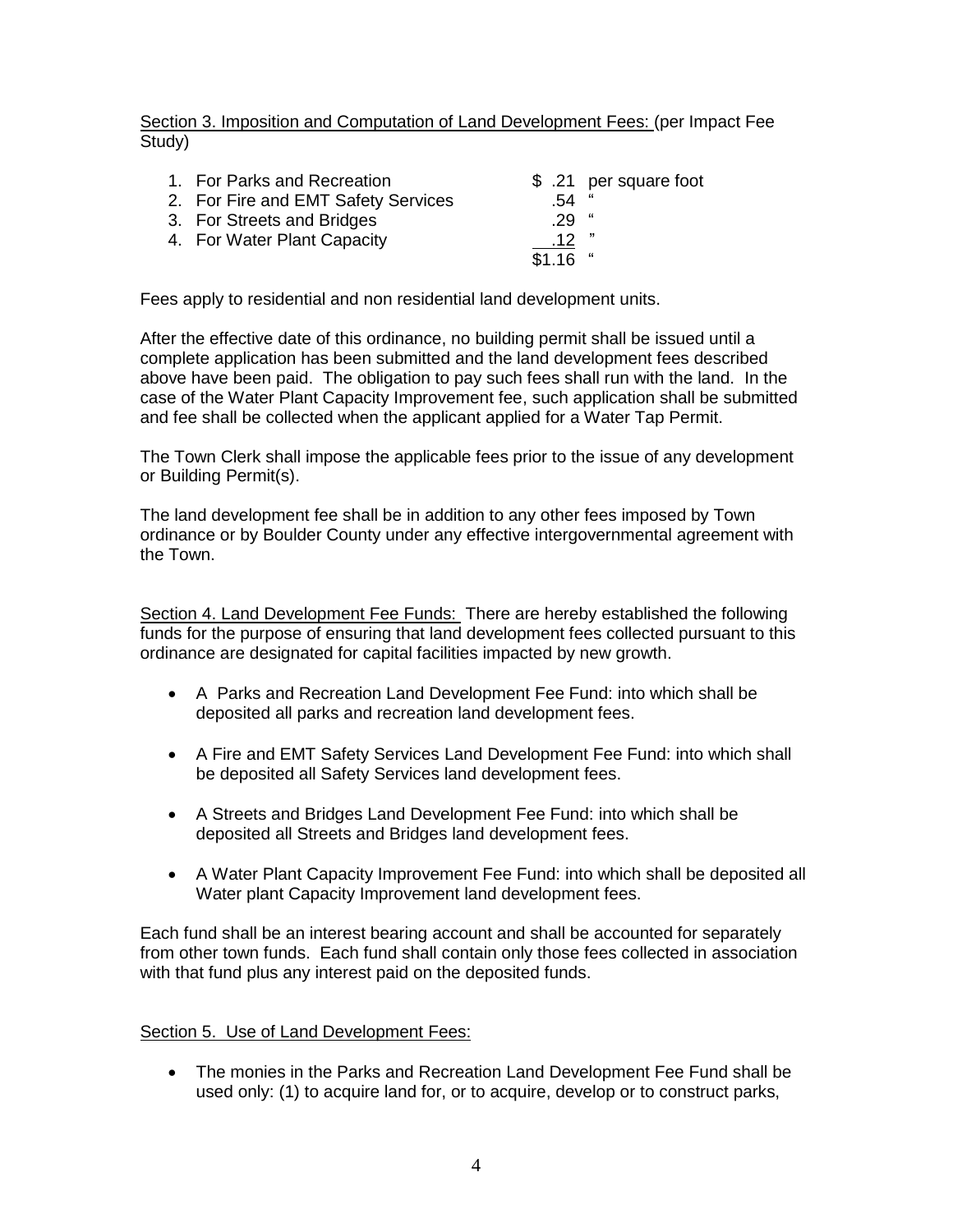recreation and open space facilities and improvements; or (2) for refunds as described in Section 7.

- The monies in the Fire and EMT Safety Services Land Development Fee Fund shall be used only: (1) to acquire land for, or to acquire, develop or construct a new fire/EMT station or addition onto the present station, or to acquire related Fire/EMT capital facilities or improvements; or (2) for refunds as described in Section 7.
- The monies in the Streets and Bridges Land Development Fee Fund shall be used only: (1) to acquire land for or to acquire, develop or construct public facility improvements, including transportation facility improvements or storm drainage facilities or improvements and fire hydrants; or (2) for refunds as described in Section 7.
- The monies in the Water plant Capacity Improvement Land Development Fee Fund shall be used only: (1) to acquire land for, or to acquire, develop or construct structures for, or to acquire related capital facilities or improvements; or (2) for refunds as described in Section 7.

No monies from any of the above listed funds may be used for shall be spent for periodic or routine maintenance or rehabilitation of any Town Facility.

Section 6. Exemptions from Land Development Fees: The following types of land development shall be exempted from payment of any land development fee imposed by this ordinance:

- 1. The square footage of residential unfinished basements, outdoor decks or patios, attached or unattached garages, sheds or any structure provided such structures or attachments do not exceed1200 total square feet and are designed solely for residential use or storage shall be exempted from land development fees.
- 2. The square footage of any structure of 120 square feet or less or any structure for which a building permit is not required.
- 3. Reconstruction, alteration or replacement of a habitable residential or functional non residential land development unit in existence prior to the effective date of this ordinance or any land development unit for which land development fees have been paid under the provisions of this ordinance. This exemption is limited to the original square footage of the residential or non residential land development unit. The original square footage of the structure as calculated using the provisions of this ordinance shall used to calculate the exempted square footage. This provision may also be applied to any destroyed pr partially destroyed residential or non residential land development unit.
- 4. Any development by the federal government, State of Colorado, Boulder County, the Boulder Valley School District, the Town of Jamestown, or Jamestown Municipal Waterworks.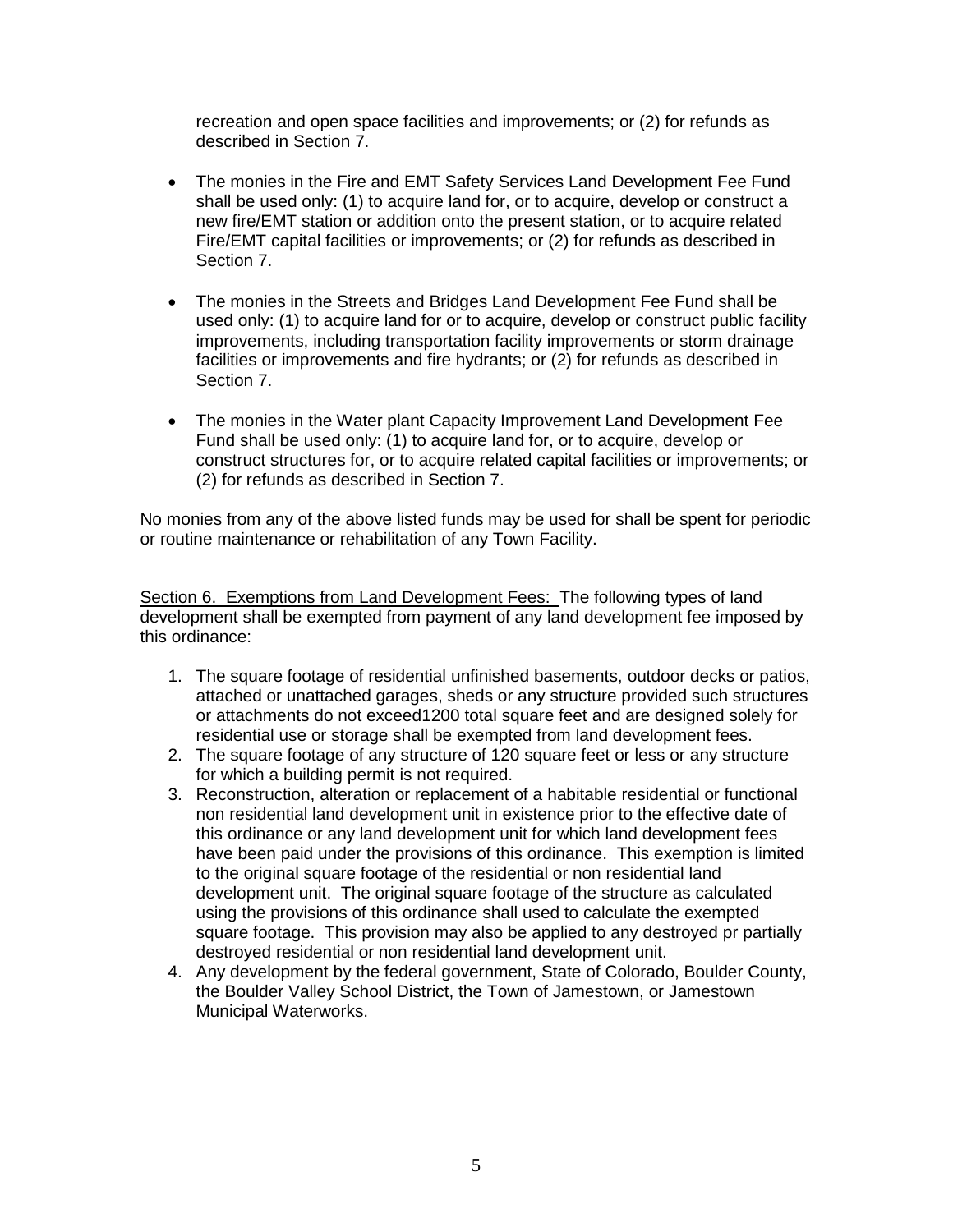## Section 7. Refunds of Land Development Fees Paid:

- 1. Fees deposited in each fund shall be appropriated and expended within ten years from the date on which such fee was paid. Any fees not so appropriated shall be refunded, upon application to the Town to the current owner of record of the property for which the land development feed were paid, together with interest at the two year treasury rate adjusted annually on the last day of each year from the date of collection to the date of refund; provided however that the Town shall retain an additional 2% of the fee(s) to offset the cost of the refund.
- 2. A complete application for a refund under the provisions of this ordinance shall be required to be made to the Town Clerk/Treasurer within six (6) months of the expiration date of such ten year period following the date of payment of such fee.
- *3.* If a refund is due the amount shall be divided proportionately among all applicants for refunds who have filed during said six month period in accordance with the formula set forth in Appendix A to the *Analysis of Growth Projections, Impacts to Capital Needs and Capital Improvement Plan (Plan) for the period of 2012 through 2021.*

### Section 8, Appeals:

- 1. Any property owner or applicant may appeal the following decision(s) of the Town Clerk to the Town Board of Trustees pursuant to such administrative hearing process as may be established by the Town.
	- a. The applicability of a land development fee to the development.
	- b. The amount of a land development fee to be paid for the development.
	- c. The amount of any refund as determined by the Town.
- 2. All appeals shall be requested in writing and delivered to the Town Clerk.
- 3. The burden of proof in any such hearing shall be on the applicant to demonstrate that the impact fee or refund was not properly calculated by the Town. The burden shall be on the applicant to provide the Town Board with (eight copies) of all relevant data analysis and reports which would assist the Board in determining whether the fee should be adjusted.
- 4. The Town Clerk shall notify the applicant of the time and date of such hearing within 30 days of notice from the applicant which shall be no less than 15 days prior to such hearing. If desired, and if agreeable to the Town, the applicant may waive all or part of the 15 day notice, or request an extension of up to 30 days for such hearing.

### Section 9 Miscellaneous Provisions:

1. Interest earned on monies in each development fee fund shall be considered part of each such fund and shall be subject to the same restrictions applicable to the fees deposited in such fund(s).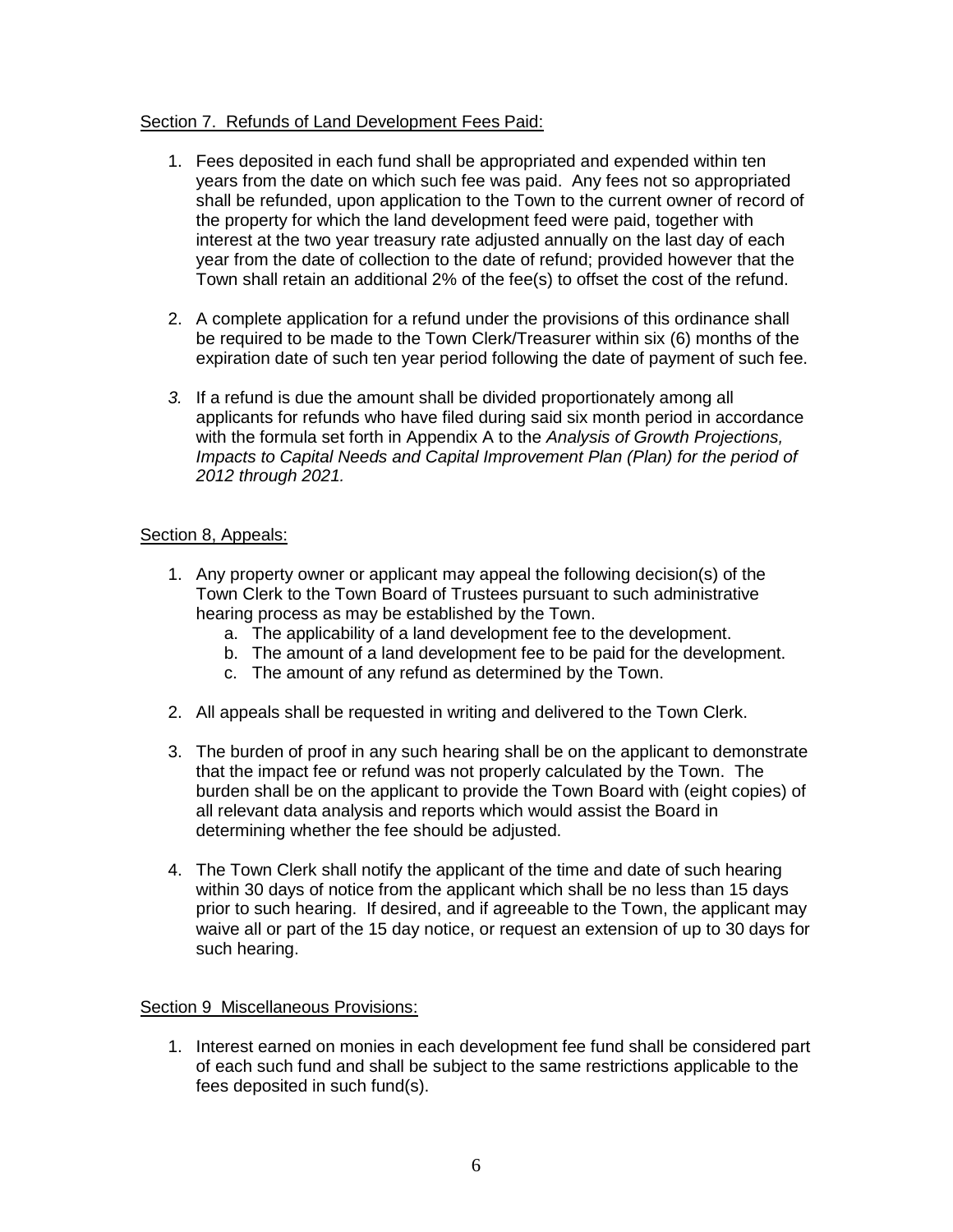- 2. Monies in each fund shall be considered spent in the order collected.
- 3. Any monies including accrued interest not assigned to specific projects in any year shall be retained the fund for the next fiscal year.
- 4. The fees and administrative procedures of this ordinance shall be reviewed at least once every seven years to ensure that processes and assumptions remain valid.
- 5. Credits or offsets: In adopting this schedule of fees, the Board intends and has determined that they are designed to and do address the needs for capital facilities brought about by development generally, which capital facilities are separate and distinct from impacts addressed by other requirements, development agreements, or ordinances, and in no circumstances do these fees address the same subjects as other requirements, development agreements or ordinances for site specific dedication or improvements. An applicant who determines that any fee in this ordinance is redundant to other requirements, development agreement or ordinance may request reimbursement using the process outlined in Section 8.

Section 10. Repeal: Upon the effective date of this ordinance, Ordinance 2, Series 2001, is hereby repealed in its entirety. All other ordinances or portions thereof inconsistent or conflicting with this ordinance or any portion hereof are hereby repealed to the extent of such inconsistency or conflict.

This section shall not prohibit the Town from imposing impact or land development fees or other similar charges pursuant to a schedule that was adopted by the Board prior to October 21, 2001.

Section 11. Severability: If any portion of this ordinance is held to be invalid for any reason, such decisions shall not affect the validity of the remaining portions of this ordinance. The Board of Trustees hereby declares that it would have passed this ordinance and each part hereof irrespective of the fact that any one part be declared invalid.

Section 12. Saving Clause: The repeal or modification of any provision of this ordinance shall not release, extinguish, alter, modify or change in whole or in part any penalty, forfeiture, or liability, either civil or criminal, which shall have been incurred under such provision, and each provision shall be treated and held as still remaining in force for the purpose of sustaining all proper actions, suits, proceedings and prosecutions for the enforcement of the penalty, forfeiture or liability, as well as for the purpose of sustaining any judgment, decree, or order which can or may be rendered, entered, or made in such actions, suits, proceedings or prosecutions.

Section 13. Safety Clause; Ordinance Immediately Effective: The Board of Trustees herewith finds, determines and declares that this ordinance is necessary to the immediate preservation of the public health and safety in order to timely provide for